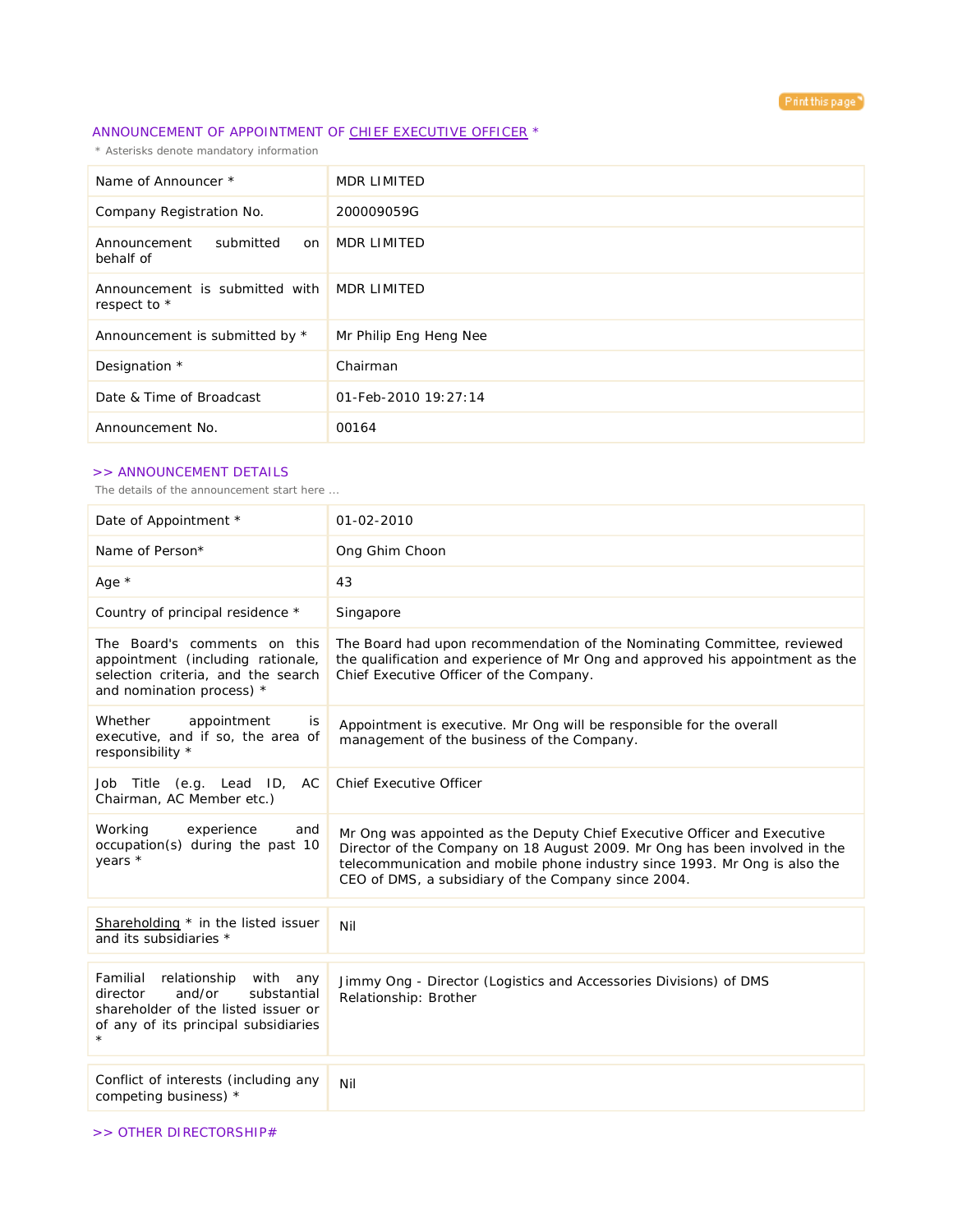*# These fields are not applicable for announcements of appointments pursuant to Listing Rule 704(9)*

| Past (for the last 5 years) | Acson Telecom (S) Pte Ltd<br>Atlantic Telecom (S) Pte Ltd (f.k.a. Atlantic Mobile Pte Ltd)<br>Handphone Connection<br>ORA (Australia) Pty Ltd<br>ORA (HK) Ltd (f.k.a. Acson Integrated Systems Limited)<br>ORA Telecom (S) Pte Ltd (f.k.a. Call Electro-Mart Pte Ltd)<br>Pacad Comm Pte Ltd                                                                                                                                                                                                                                                                                                                                      |
|-----------------------------|----------------------------------------------------------------------------------------------------------------------------------------------------------------------------------------------------------------------------------------------------------------------------------------------------------------------------------------------------------------------------------------------------------------------------------------------------------------------------------------------------------------------------------------------------------------------------------------------------------------------------------|
| Present                     | A-Mobile Connection Pte Ltd<br>A-Mobile Pte Ltd<br>Distribution Management Solutions Pte Ltd<br><b>I-Distribution Pte Ltd</b><br>Menel Pte Ltd<br>MDR (S) Pte Ltd<br>NBRC Pte Ltd<br>Pacific Cellular Pte Ltd<br>Pacific Organisation Pte Ltd<br>Pacific Page Pte Ltd<br>PC (Singapore) Pte Ltd<br>SDS (Singapore) Pte Ltd<br>Sorabol Korean Restaurant Pte Ltd<br>Acson (HK) Ltd<br>Accord Customer Care Solution (Asia) Limited<br>Distribution Management Solutions (Hong Kong) Co, Ltd<br>Handphone Shop (HK) Ltd<br>IDM Distribution (M) Sdn. Bhd.<br>Pacific Cellular (Thailand) Ltd<br>Pacific Cellular International Ltd |

## >> INFORMATION REQUIRED PERSUANT TO LISTING RULE 704(7)(H)

Disclose the following matters concerning an appointment of director, chief executive officer, general manager or other executive officer of *equivalent rank. If the answer to any questions is "yes", full details must be given.*

No

- $(a)$ <sup>\*</sup> Whether at any time during the last 10 years, an application or a petition under any bankruptcy law of any jurisdiction was filed against him or against a partnership of which he was a partner at the time when he was a partner or at any time within 2 years from the date he ceased to be a partner?
- $(b)^*$  Whether at any time during the last 10 years, an application or a petition under any law of any jurisdiction was filed against an entity (not being a partnership) of which he was a director or an equivalent person or a key executive, at the time when he was a director or an equivalent person or a key executive of that entity or at any time within 2 years from the date he ceased to be a director or an equivalent person or a key executive of that entity, for the winding up or dissolution of that entity or, where that entity is the trustee of a business trust, that business trust, on the ground of insolvency?
- $(c)$ <sup>\*</sup> Whether there is any unsatisfied judgment against him?
- (d)\* Whether he has ever been convicted of any offence, in Singapore or elsewhere, involving fraud or dishonesty which is punishable with imprisonment, or has been the subject of any
- No No  $\bullet$  No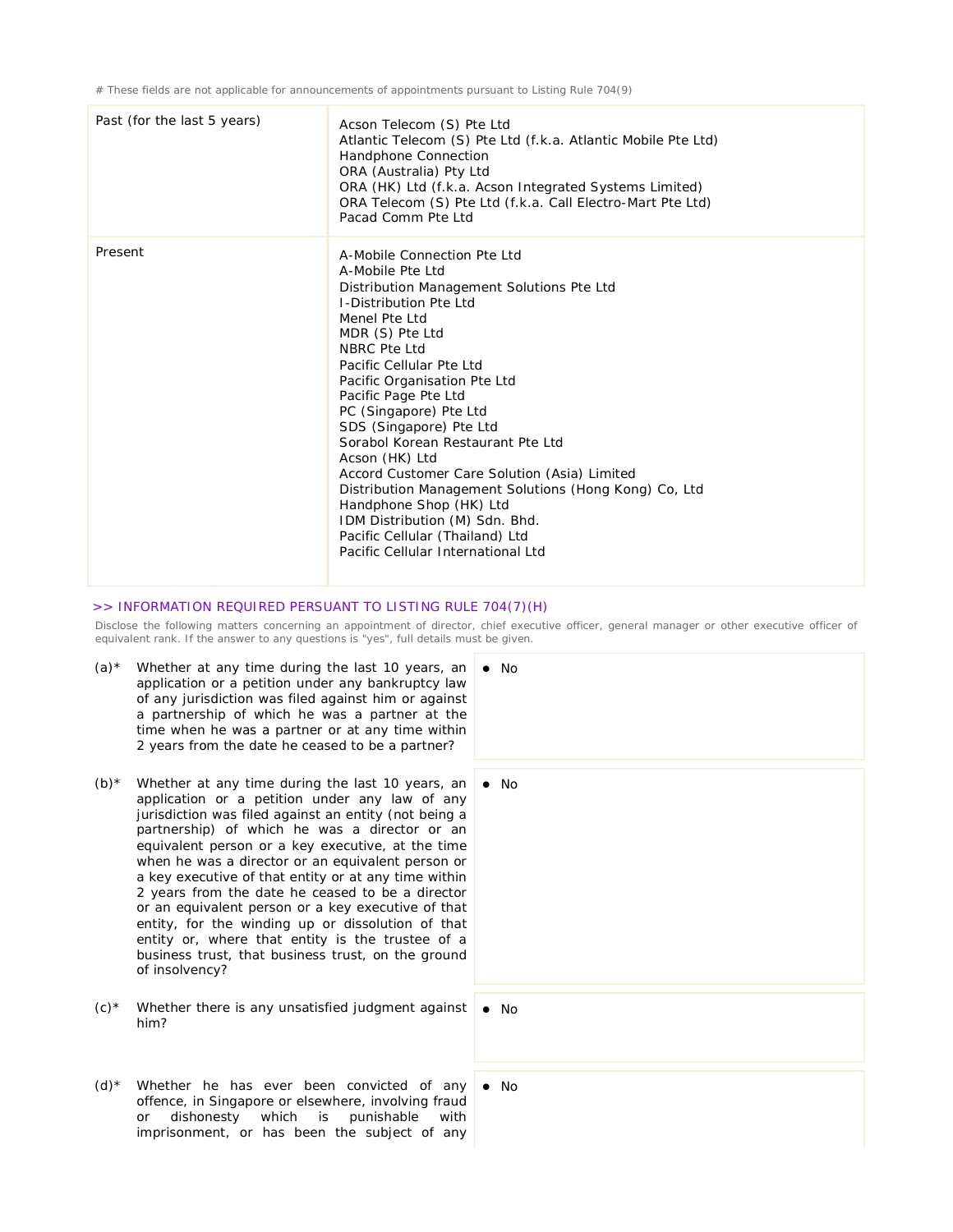criminal proceedings (including any pending criminal proceedings of which he is aware) for such purpose?

- $(e)^*$  Whether he has ever been convicted of any offence, in Singapore or elsewhere, involving a breach of any law or regulatory requirement that relates to the securities or futures industry in Singapore or elsewhere, or has been the subject of any criminal proceedings (including any pending criminal proceedings of which he is aware) for such breach?
- $(f)^*$  Whether at any time during the last 10 years, judgment has been entered against him in any civil proceedings in Singapore or elsewhere involving a breach of any law or regulatory requirement that relates to the securities or futures industry in Singapore or elsewhere, or a finding of fraud, misrepresentation or dishonesty on his part, or he has been the subject of any civil proceedings (including any pending civil proceedings of which he is aware) involving an allegation of fraud, misrepresentation or dishonesty on his part?
- $(q)^*$  Whether he has ever been convicted in Singapore or elsewhere of any offence in connection with the formation or management of any entity or business trust?
- $(h)^*$  Whether he has ever been disqualified from acting as a director or an equivalent person of any entity (including the trustee of a business trust), or from taking part directly or indirectly in the management of any entity or business trust?
- $(i)*$  Whether he has ever been the subject of any order, judgment or ruling of any court, tribunal or governmental body, permanently or temporarily enjoining him from engaging in any type of business practice or activity?
- (j) Whether he has ever, to his knowledge, been concerned with the management or conduct, in Singapore or elsewhere, of the affairs of :-
	- $(i)^*$  any corporation which has been investigated  $\bullet$  No for a breach of any law or regulatory requirement governing corporations in Singapore or elsewhere; or
	- $(ii)*$  any entity (not being a corporation) which has been investigated for a breach of any law or regulatory requirement governing such entities in Singapore or elsewhere; or
	- $(iii)^*$  any business trust which has been investigated for a breach of any law or regulatory requirement governing business trusts in Singapore or elsewhere; or

(iv)\* any entity or business trust which has been  $\bullet$  No

 $\bullet$  No

 $\bullet$  No

 $\bullet$  No

 $\bullet$  No

 $\bullet$  No

 $\bullet$  No

 $\bullet$  No